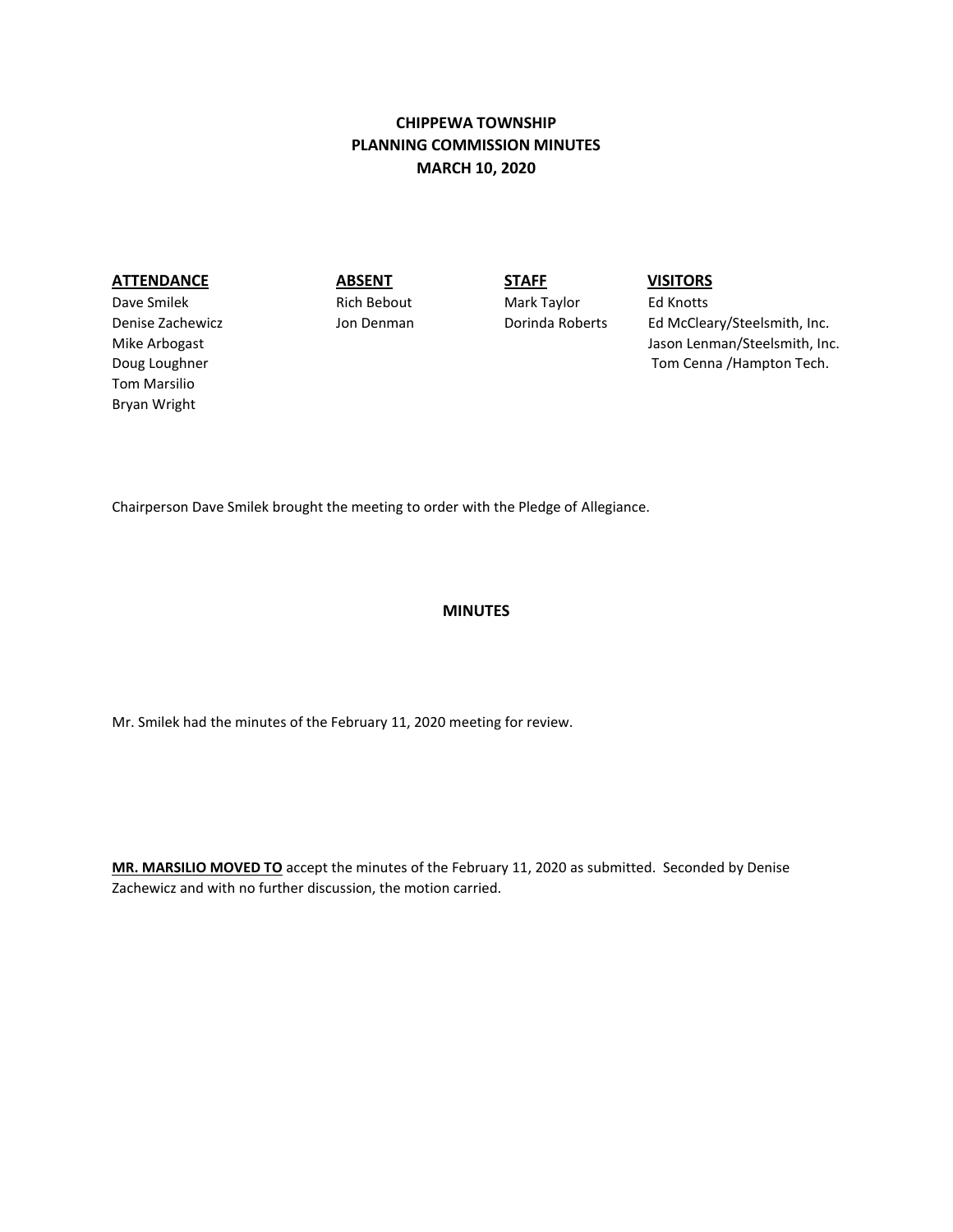### **ITEMS FOR DISCUSSION**

**1. KELOSKY CONSOLIDATION PLAN –** This property is located along Shenango Road. Ms. Kelosky has purchased the lot next to her current dwelling. The plan consists of demolishing the house so she can increase her current lot. KLH has reviewed this consolidation plan with no outstanding issues or items that need to be addressed, therefore, Mr. Taylor would recommend approval.

**\*MR. ARBOGAST MOVED TO** recommend to the Supervisors approval of the Kelosky Consolidation plan. Seconded by Mr. Loughner, the motion carried unanimously.

2. BRADLEY & SUSAN HALL PLAN OF LOTS - 3<sup>RD</sup> REVISION- This property is located along Braun Road. Mr. Hall purchased this lot next to his current dwelling. The plan contains a lot line adjustment so he can add on to his current dwelling in the future. Mr. Taylor would recommend approval contingent on if sewer planning module is needed.

**\*MR. WRIGHT MOVED TO** recommend to the Supervisors approval of the Bradley & Susan Hall Plan of Lots 3<sup>rd</sup> Revision contingent on if sewer planning module and exempt form needs addressed. Seconded by Ms. Zachewicz, the motion carried unanimously.

**NEW BUSINESS**

None